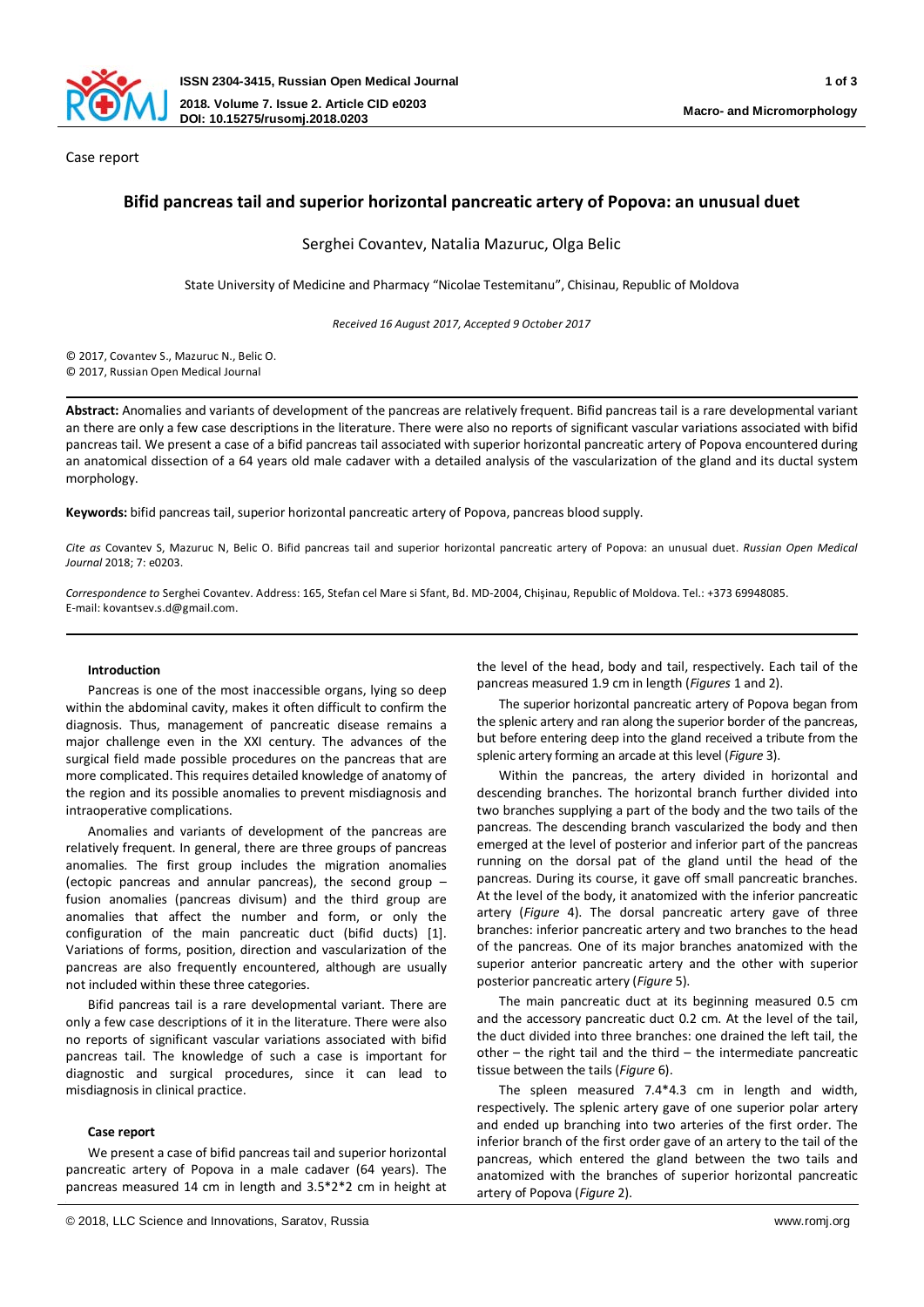

**ISSN 2304-3415, Russian Open Medical Journal 2 of 3 2018. Volume 7. Issue 2. Article CID e0203 DOI: 10.15275/rusomj.2018.0203 Macro- and Micromorphology**



**Figure 1. Pancreas and spleen with their blood supply.** D, duodenum; P, pancreas; S, spleen; SA, splenic artery; SPA, superior polar artery; CA, caudal artery; AP, artery of Popova.



**Figure 4. Blood supply to the tail of the pancreas.**

P, pancreas; S, spleen; SA, splenic artery; SPA, superior polar artery; CA, caudal artery; AP, artery of Popova; IPA, inferior pancreatic artery.



**Figure 2. Fish tail pancreas.**

P, pancreas; S, spleen; SA, splenic artery; SPA, superior polar artery; CA, caudal artery; BPT, bifid tail of the pancreas.



**Figure 5. The dorsal pancreatic artery with its branches.**

D, duodenum; P, pancreas; SA, splenic artery; CA, caudal artery; AP, artery of Popova; IPA, inferior pancreatic artery; DPA, dorsal pancreatic artery; BAA, branch to the anterior archade of the head of pancreas; BPA, branch to the posterior archade of the head of pancreas; SAPDA, anterior superior pancreatic artery.



**Figure 3. Trajectory of the artery of Popova.**

SA, splenic artery; SPA, superior polar artery; CA, caudal artery; AP, artery of Popova. White arrow – anastomosis between the artery of Popova and the caudal artery.



**Figure 6. Pancreatic duct.**

D, duodenum; P, pancreas; MPD, main pancreatic duct; APD, accessory pancreatic duct; LPTD, left pancreatic tail duct; RPTD, right pancreatic tail duct; IPTD, intermediate pancreatic tail duct.